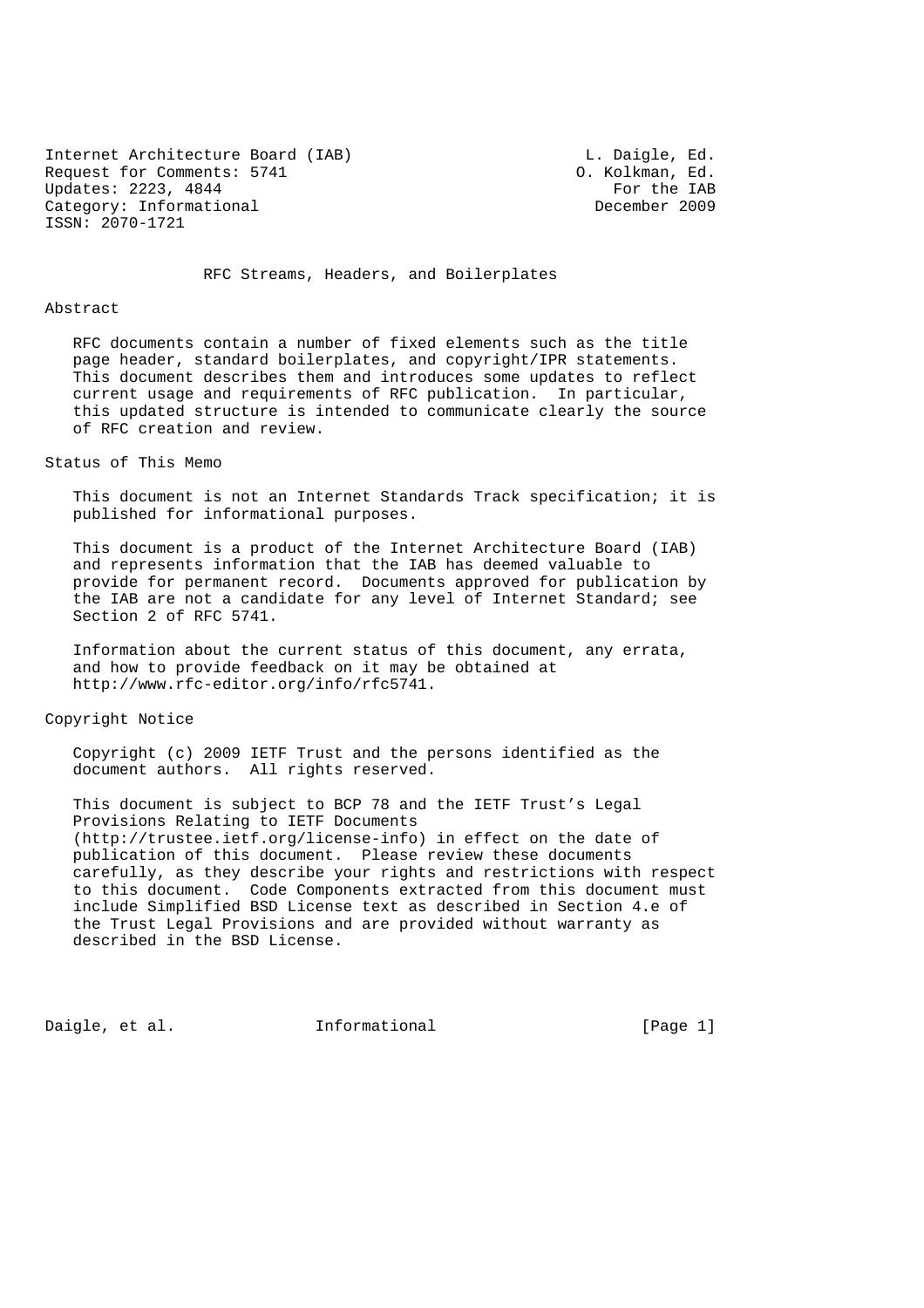Table of Contents

| $1$ .                                                             |  | 2              |
|-------------------------------------------------------------------|--|----------------|
| RFC Streams and Internet Standards<br>2.1                         |  | $\overline{3}$ |
| $\mathcal{R}$                                                     |  | 3              |
| The Title Page Header<br>3.1.                                     |  | 3              |
| 3.2. The Status of this Memo                                      |  | 5              |
|                                                                   |  | 6              |
|                                                                   |  | 6              |
|                                                                   |  | 8              |
|                                                                   |  | 9              |
| 3.3.                                                              |  | 9              |
| 3.4. Other Structural Information in RFCs                         |  | $\mathsf{Q}$   |
| Security Considerations 9<br>4.                                   |  |                |
| 5.                                                                |  | 1 O            |
|                                                                   |  | 10             |
| 6 1                                                               |  | 10             |
| Informative References 10<br>6.2.                                 |  |                |
| Some Example 'Status of This Memo' Boilerplates 12<br>Appendix A. |  |                |
| $A.1$ .<br>IETF Standards Track 12                                |  |                |
| A.2. IETF Experimental, with Consensus Call 12                    |  |                |
| A.3. IETF Experimental, No Consensus Call 13                      |  |                |
| IAB Informational 13<br>A.4.                                      |  |                |
| A.5. IRTF Experimental, No Consensus Call 14                      |  |                |
| Independent Submission Informational 15<br>A.6.                   |  |                |
| Appendix B. IAB Members at Time of Approval 15                    |  |                |
| Appendix C. Acknowledgements 15                                   |  |                |

# 1. Introduction

 Previously, RFCs (e.g., [RFC4844]) contained a number of elements that were there for historical, practical, and legal reasons. They also contained boilerplate material to clearly indicate the status of the document and possibly contained "Notes" to indicate how the document interacts with IETF Standards Track documents.

 As the RFC Series has evolved over the years, there has been increasing concern over appropriate labeling of the publications to make clear the status of each RFC and the status of the work it describes. Chiefly, there is a requirement that RFCs published as part of the IETF's review process not be easily confused with RFCs that may have had a very different review and approval process. Various adjustments have been made over the years, including evolving text of "Notes" included in the published RFC.

 With the definition of the different RFC streams [RFC4844], it is appropriate to formalize the definition of the various pieces of standard RFC boilerplate and introduce some adjustments to ensure

Daigle, et al. 1nformational 1999 [Page 2]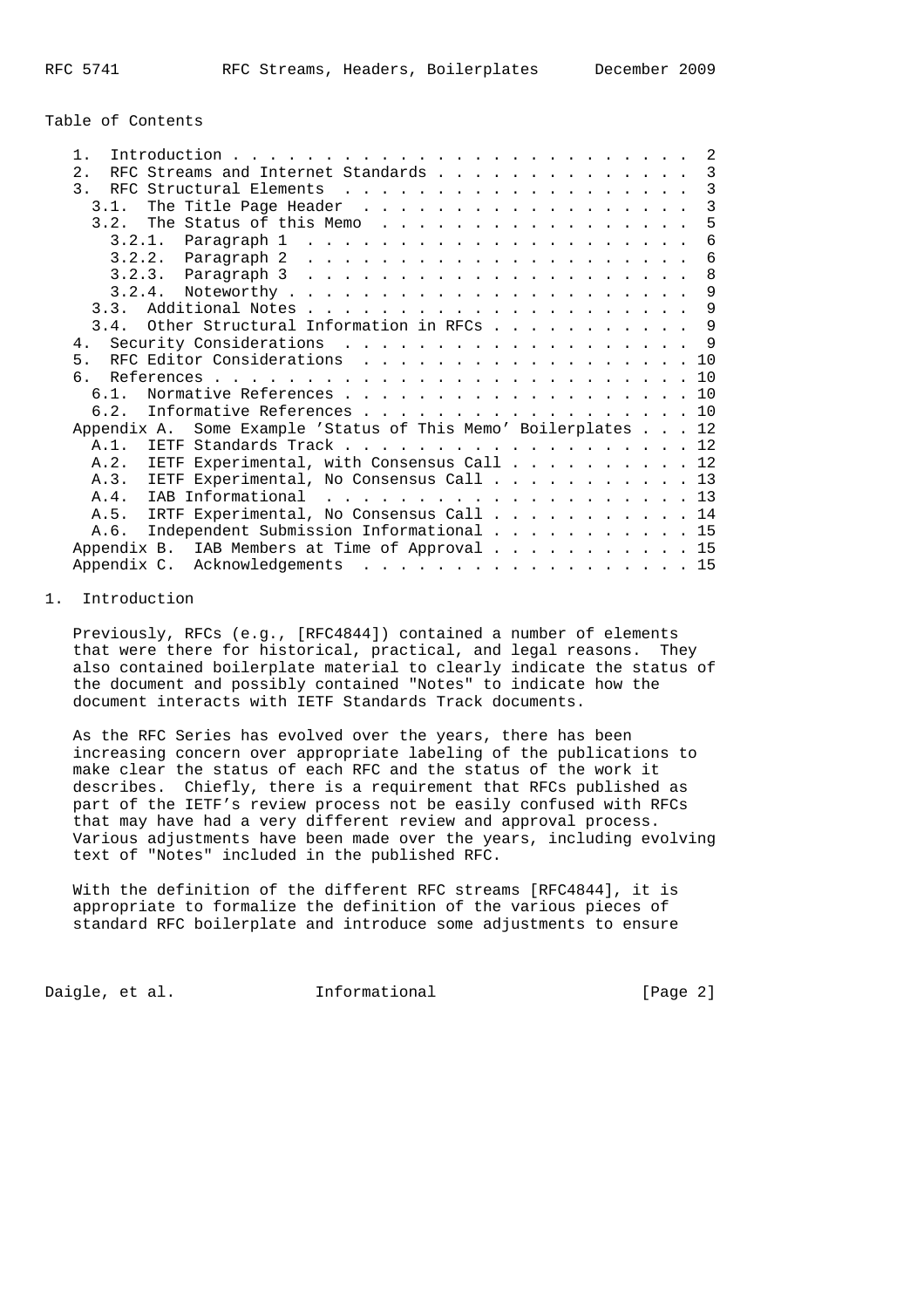better clarity of expression of document status, aligned with the review and approval processes defined for each stream.

 This memo identifies and describes the common elements of RFC boilerplate structure, and provides a comprehensive approach to updating and using those elements to communicate, with clarity, RFC document and content status. Most of the historical structure information is collected from [RFC2223].

 The changes introduced by this memo should be implemented as soon as practically possible after the document has been approved for publication.

2. RFC Streams and Internet Standards

 Users of RFCs should be aware that while all Internet Standards related documents are published as RFCs, not all RFCs are Internet Standards-related documents.

 The IETF is responsible for maintaining the Internet Standards Process, which includes the requirements for developing, reviewing, and approving Standards Track and BCP RFCs. The IETF also produces non-Standards-Track documents (Informational, Experimental, and Historic). All documents published as part of the IETF Stream are reviewed by the appropriate IETF bodies.

 Documents published in streams other than the IETF Stream are not generally reviewed by the IETF for such things as security, congestion control, or inappropriate interaction with deployed protocols. They have also not been subject to approval by the Internet Engineering Steering Group (IESG), including an IETF-wide last call. Therefore, the IETF disclaims, for any of the non-IETF Stream documents, any knowledge of the fitness of those RFCs for any purpose.

 Refer to [RFC2026], [RFC5742], and [RFC4844] and their successors for current details of the IETF process and RFC streams.

- 3. RFC Structural Elements
- 3.1. The Title Page Header

 This section describes the elements that are commonly found in RFCs published today. For the sake of clarity, this document specifies the elements precisely as a specification. However, this is not intended to specify a single, static format. Details of formatting are decided by the RFC Editor. Substantive changes to the header and

Daigle, et al. 1nformational 1999 [Page 3]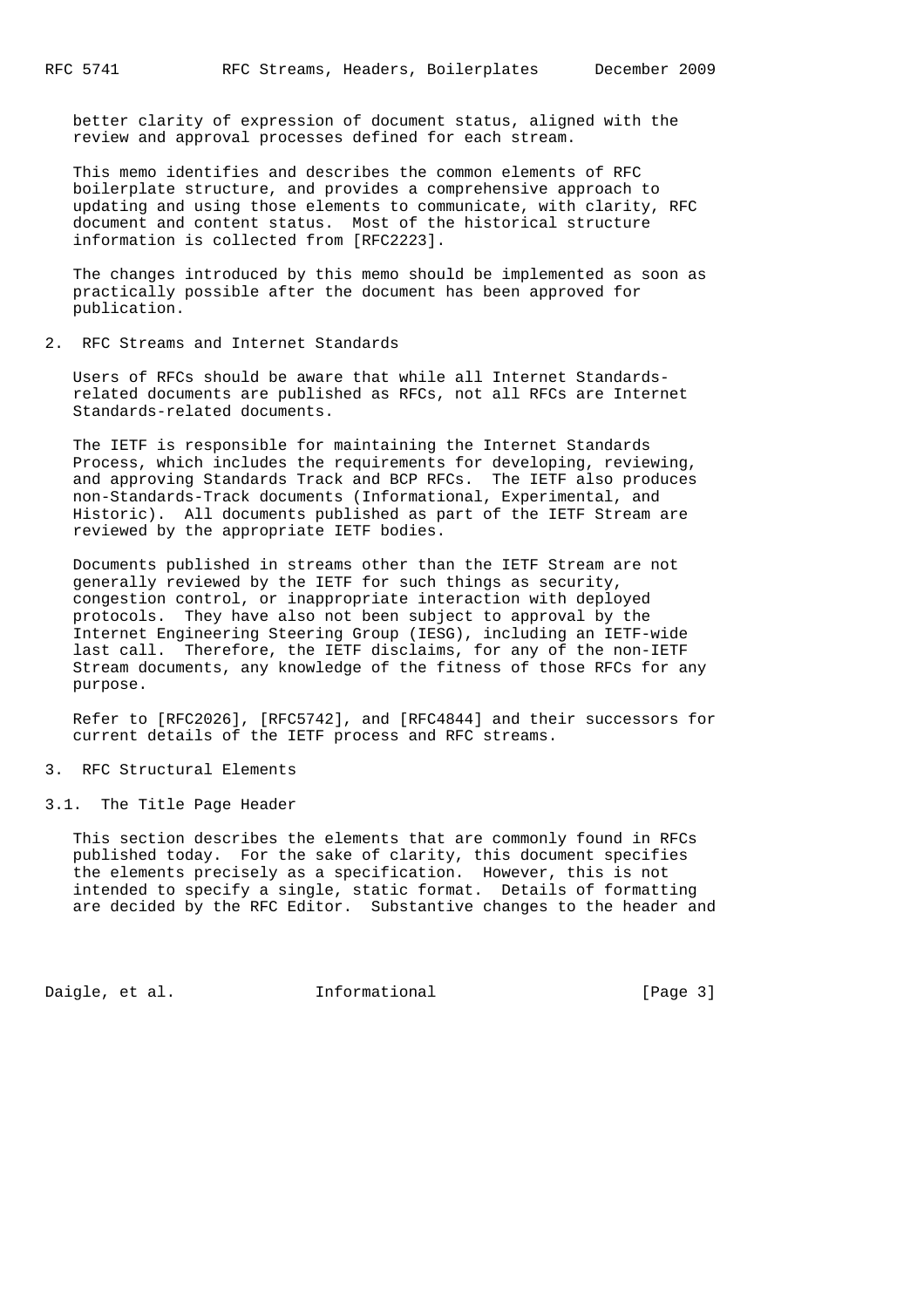boilerplate structure and content may be undertaken in the future, and are subject to general oversight and review by the IAB.

An RFC title page header can be described as follows:

------------------------------------------------------------------------ <document source><br>Request for Comments: <RFC number>  $[$ <author affiliation>] Request for Comments: <RFC number> [<author affiliation>] [<subseries ID> <subseries number>] [more author info as appropriate] [<RFC relation>:<RFC number[s]>] Category: <category> <month year>

------------------------------------------------------------------------

For example, a sample earlier RFC header is as follows:

| Network Working Group      | T. Dierks   |
|----------------------------|-------------|
| Request for Comments: 4346 | Independent |
| Obsoletes: 2246            | E. Rescorla |
| Category: Standards Track  | RTFM, Inc.  |
|                            | April 2006  |
|                            |             |

 The right column contains author name and affiliation information as well as the RFC publication month. Conventions and restrictions for these elements are described in RFC style norms and some individual stream definitions.

 This section is primarily concerned with the information in the left column:

<document source>

 This describes the area where the work originates. Historically, all RFCs were labeled Network Working Group. "Network Working Group" refers to the original version of today's IETF when people from the original set of ARPANET sites and whomever else was interested -- the meetings were open -- got together to discuss, design, and document proposed protocols [RFC0003]. Here, we obsolete the term "Network Working Group" in order to indicate the originating stream.

 The <document source> is the name of the RFC stream, as defined in [RFC4844] and its successors. At the time of this publication, the streams, and therefore the possible entries are:

Daigle, et al. 1nformational 1999 [Page 4]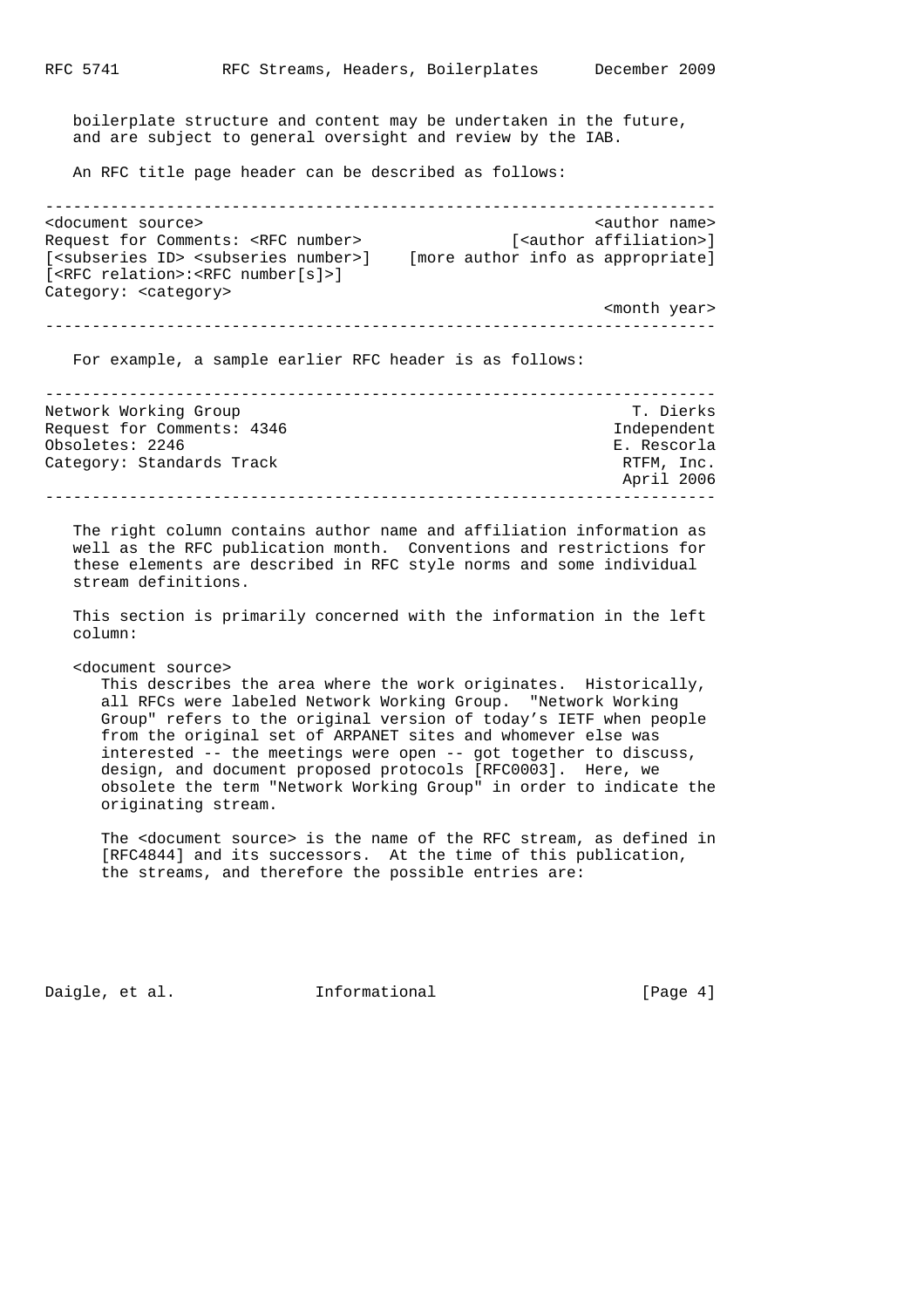- \* Internet Engineering Task Force (IETF)
- \* Internet Architecture Board (IAB)
- \* Internet Research Task Force (IRTF)
- \* Independent Submission

 Request for Comments: <RFC number> This indicates the RFC number, assigned by the RFC Editor upon publication of the document. This element is unchanged.

<subseries ID> <subseries number>

 Some document categories are also labeled as a subseries of RFCs. These elements appear as appropriate for such categories, indicating the subseries and the documents number within that series. Currently, there are subseries for BCPs [RFC2026], STDs [RFC1311], and FYIs [RFC1150]. These subseries numbers may appear in several RFCs. For example, when a new RFC obsoletes or updates an old one, the same subseries number is used. Also, several RFCs may be assigned the same subseries number: a single STD, for example, may be composed of several RFCs, each of which will bear the same STD number. This element is unchanged.

[<RFC relation>: <RFC number[s]>]

 Some relations between RFCs in the series are explicitly noted in the RFC header. For example, a new RFC may update one or more earlier RFCs. Currently two relationships are defined: "Updates" and "Obsoletes" [RFC2223]. Alternatives like "Obsoleted by" are also used (e.g., in [RFC5143]). Other types of relationships may be defined by the RFC Editor and may appear in future RFCs.

Category: <category>

 This indicates the initial RFC document category of the publication. These are defined in [RFC2026]. Currently, this is always one of: Standards Track, Best Current Practice, Experimental, Informational, or Historic. This element is unchanged.

3.2. The Status of this Memo

 The "Status of This Memo" describes the category of the RFC, including the distribution statement. This text is included irrespective of the source stream of the RFC.

 The "Status of This Memo" will start with a single sentence describing the status. It will also include a statement describing the stream-specific review of the material (which is stream-

Daigle, et al. 1nformational 1999 [Page 5]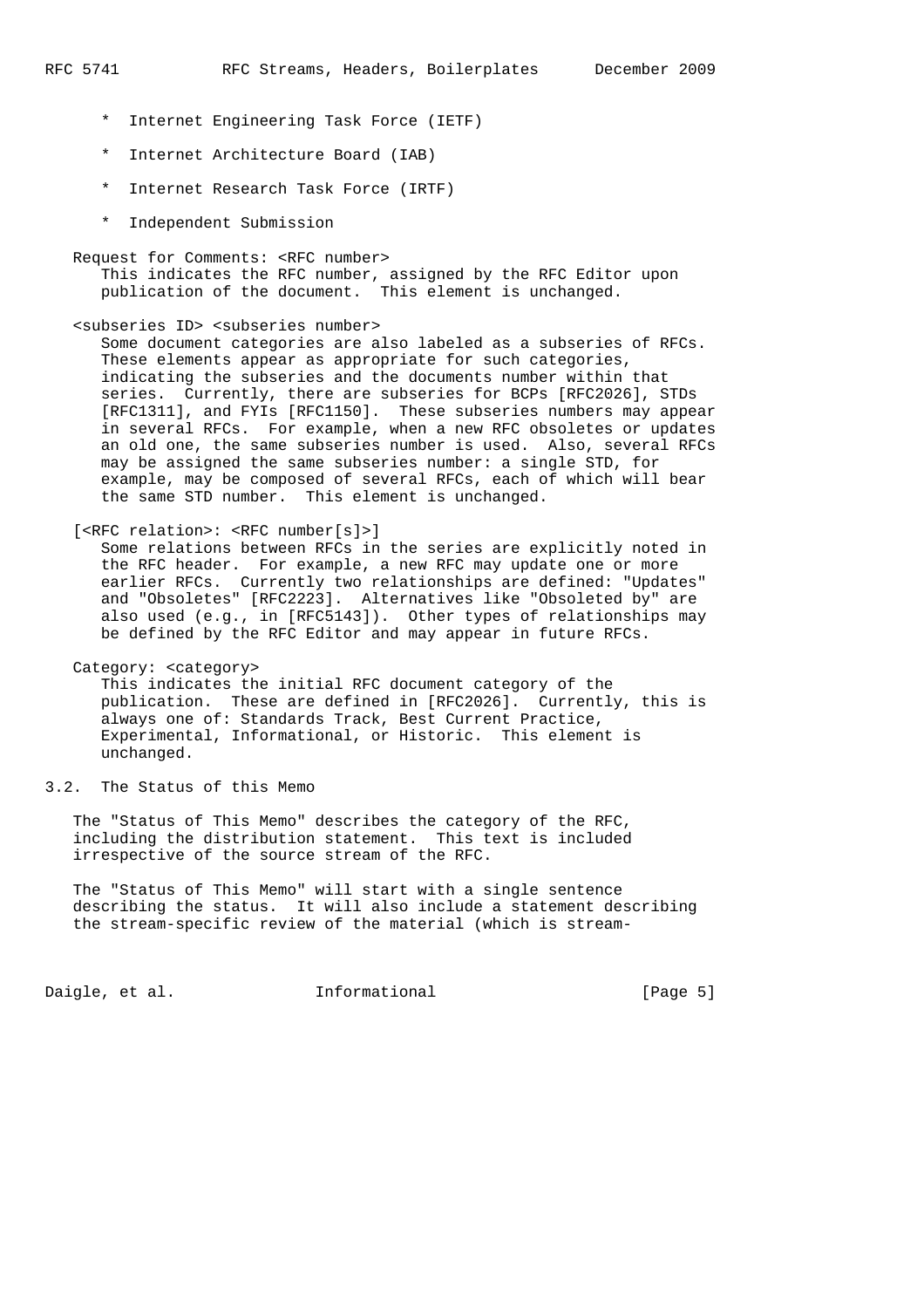dependent). This is an important component of status, insofar as it clarifies the breadth and depth of review, and gives the reader an understanding of how to consider its content.

```
3.2.1. Paragraph 1
```
 The first paragraph of the Status of this Memo section contains a single sentence, clearly standing out. It depends on the category of the document.

 For 'Standards Track' documents: "This is an Internet Standards Track document."

 For 'Best Current Practices' documents: "This memo documents an Internet Best Current Practice."

 For other categories: "This document is not an Internet Standards Track specification; <it is published for other purposes>."

 For Informational, Experimental, Historic and future categories of RFCs, the RFC Editor will maintain an appropriate text for <it is published for other purposes>. Suggested initial values are:

 Informational: "it is published for informational purposes."

- Historic: "it is published for the historical record."
- Experimental: "it is published for examination, experimental implementation, and evaluation."
- 3.2.2. Paragraph 2

 The second paragraph of the "Status of This Memo" will now include a paragraph describing the type of review and exposure the document has received. This is defined on a per-stream basis, subject to general review and oversight by the RFC Editor and IAB. There is a specific structure defined here to ensure there is clarity about review processes and document types. These paragraphs will need to be defined and maintained as part of RFC stream definitions. Suggested initial text, for current streams, is provided below.

 The paragraph may include some text that is specific to the initial document category; when a document is Experimental or Historic, the second paragraph opens with:

Daigle, et al. 1nformational 1999 [Page 6]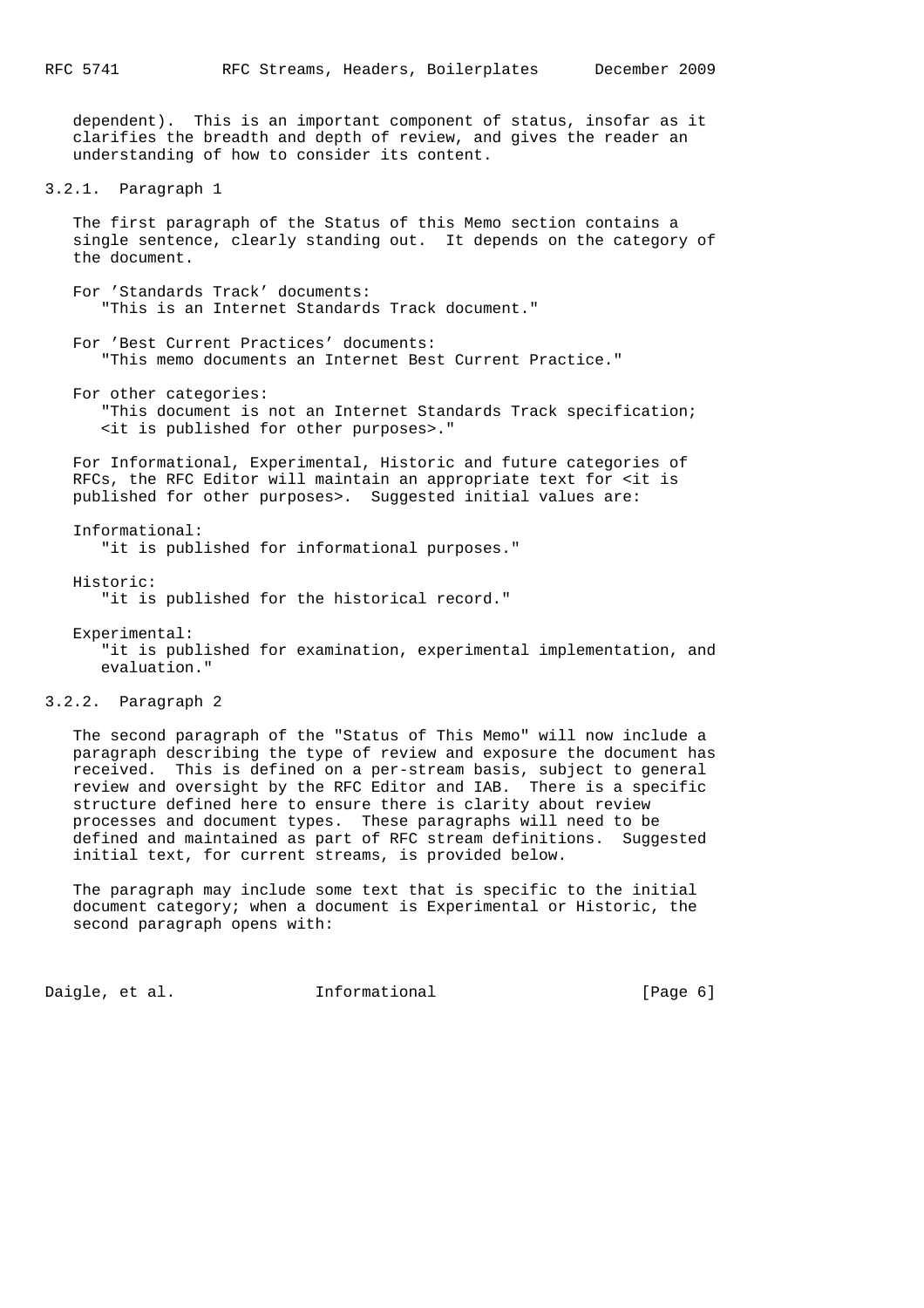Experimental: "This document defines an Experimental Protocol for the Internet community." Historic: "This document defines a Historic Document for the Internet community." The text that follows is stream dependent -- these are suggested initial values and may be updated by stream definition document updates. IETF Stream: "This document is a product of the Internet Engineering Task Force (IETF)." If there has been an IETF consensus call per IETF process, an additional sentence should be added: "It represents the consensus of the IETF community. It has received public review and has been approved for publication by the Internet Engineering Steering Group (IESG)." If there has not been such a consensus call, then this simply reads: "It has been approved for publication by the Internet Engineering Steering Group (IESG)." IAB Stream: "This document is a product of the Internet Architecture Board (IAB) and represents information that the IAB has deemed valuable to provide for permanent record." IRTF Stream: "This document is a product of the Internet Research Task Force (IRTF). The IRTF publishes the results of Internet-related research and development activities. These results might not be suitable for deployment." In addition, a sentence indicating the consensus base within the IRTF may be added: "This RFC represents the consensus of the <insert\_name> Research Group of the Internet Research Task Force (IRTF)." or alternatively

Daigle, et al. **Informational** [Page 7]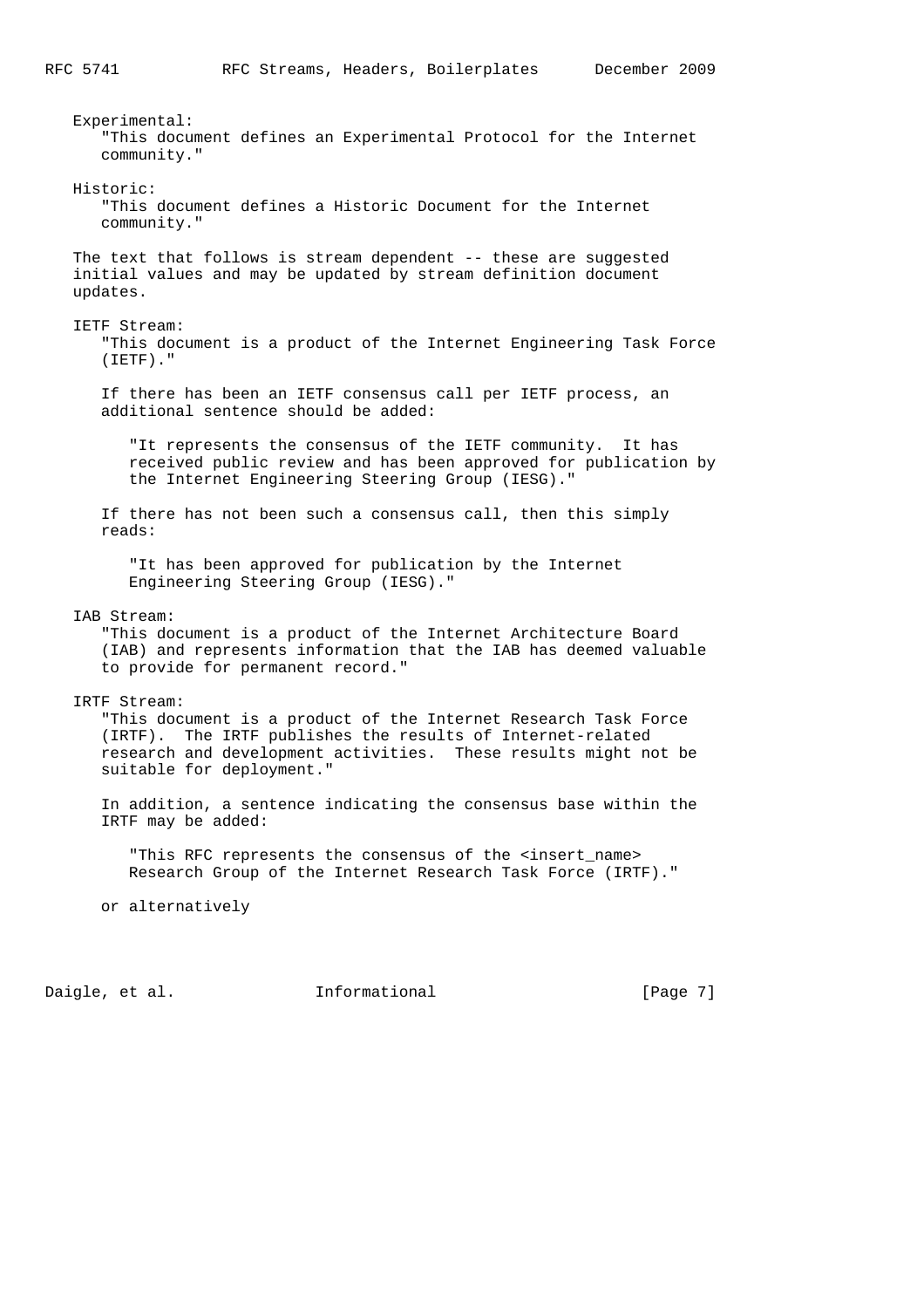"This RFC represents the individual opinion(s) of one or more members of the <insert\_name> Research Group of the Internet Research Task Force (IRTF)."

 Independent Stream: "This is a contribution to the RFC Series, independently of any other RFC stream. The RFC Editor has chosen to publish this document at its discretion and makes no statement about its value for implementation or deployment."

 For non-IETF stream documents, a reference to Section 2 of this RFC is added with the following sentence:

 "Documents approved for publication by the [stream approver - currently, one of: "IAB", "IRSG", or "RFC Editor"] are not a candidate for any level of Internet Standard; see Section 2 of RFC 5741."

 For IETF stream documents, a similar reference is added for BCP and Standards Track documents:

 "Further information on [BCPs or Internet Standards] is available in Section 2 of RFC 5741."

For all other categories:

 "Not all documents approved by the IESG are a candidate for any level of Internet Standard; see Section 2 of RFC 5741."

3.2.3. Paragraph 3

 The boilerplate ends with a reference to where further relevant information can be found. This information may include, subject to the RFC Editor's discretion, information about whether the RFC has been updated or obsoleted, the RFC's origin, a listing of possible errata, information about how to provide feedback and suggestion, and information on how to submit errata as described in [RFC-ERRATA]. The exact wording and URL is subject to change (at the RFC Editor's discretion), but current text is:

 "Information about the current status of this document, any errata, and how to provide feedback on it may be obtained at http://www.rfc-editor.org/info/rfc<rfc-no>."

Daigle, et al. 1nformational 1999 [Page 8]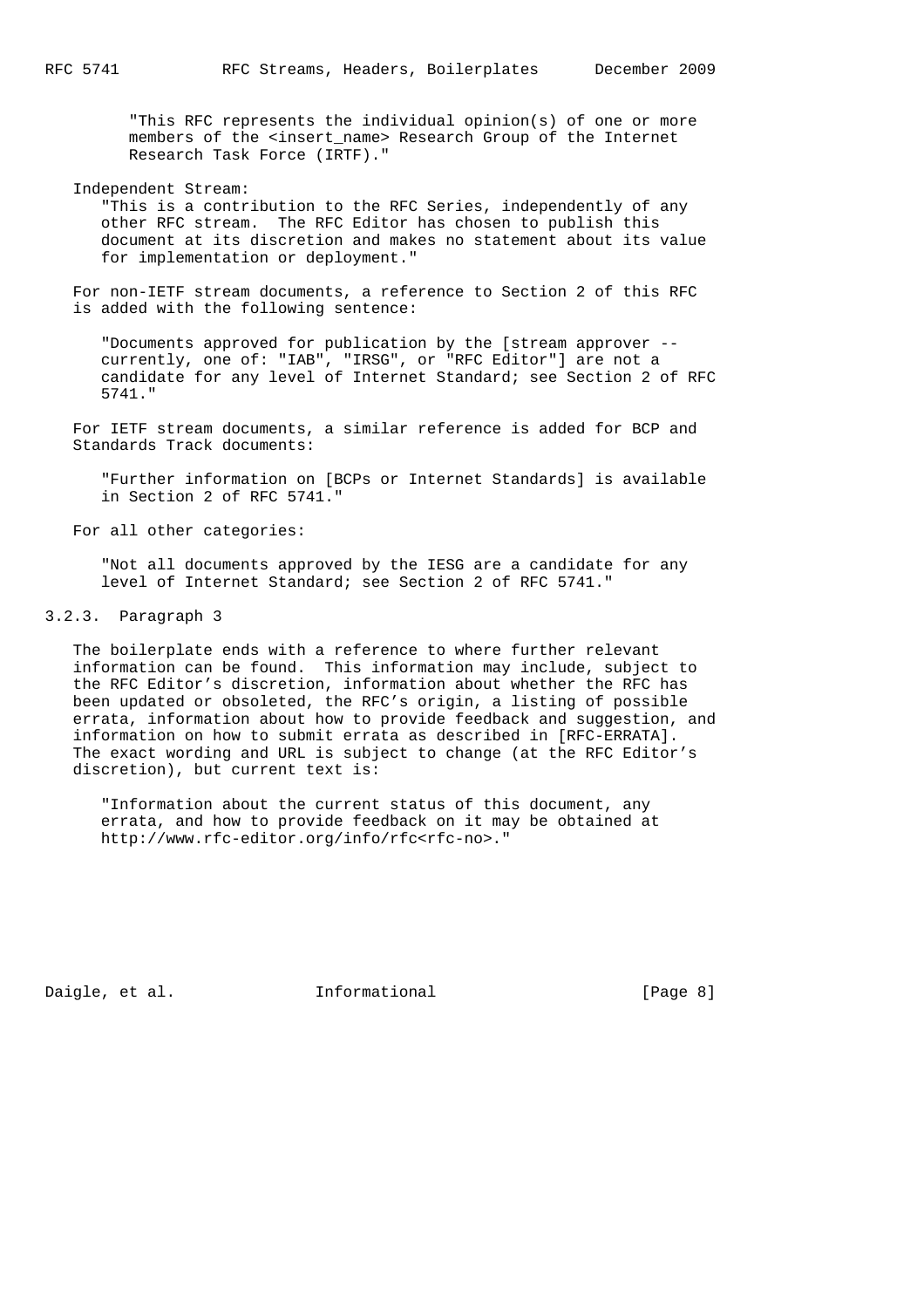### 3.2.4. Noteworthy

 Note that the text in paragraph 1 and 2 of the boilerplate indicate the initial status of a document. During their lifetime, documents can change status to e.g., Historic. This cannot be reflected in the document itself and will need be reflected in the information referred to in Section 3.2.3.

#### 3.3. Additional Notes

 Exceptionally, a review and publication process may prescribe additional notes that will appear as labeled notes after the "Status of This Memo".

 While this has been a common feature of recent RFCs, it is the goal of this document to make the overall RFC structure adequately clear to remove the need for such notes, or at least make their usage truly exceptional.

#### 3.4. Other Structural Information in RFCs

 RFCs contain other structural informational elements. The RFC Editor is responsible for the positioning and layout of these structural elements. Note also that new elements may be introduced or obsoleted using a process consistent with [RFC4844]. These additions may or may not require documentation in an RFC.

 Currently the following structural information is available or is being considered for inclusion in RFCs:

Copyright Notice

 A copyright notice with a reference to BCP 78 [BCP78] and an Intellectual Property statement referring to BCP 78 and BCP 79 [BCP79]. The content of these statements are defined by those BCPs.

#### ISSN

 The International Standard Serial Number [ISO3297]: ISSN 2070-1721. The ISSN uniquely identifies the RFC series as title regardless of language or country in which it is published. The ISSN itself has no significance other than the unique identification of a serial publication.

### 4. Security Considerations

 This document tries to clarify the descriptions of the status of an RFC. Misunderstanding the status of a memo could cause interoperability problems, hence security and stability problems.

Daigle, et al. 1nformational 1999 [Page 9]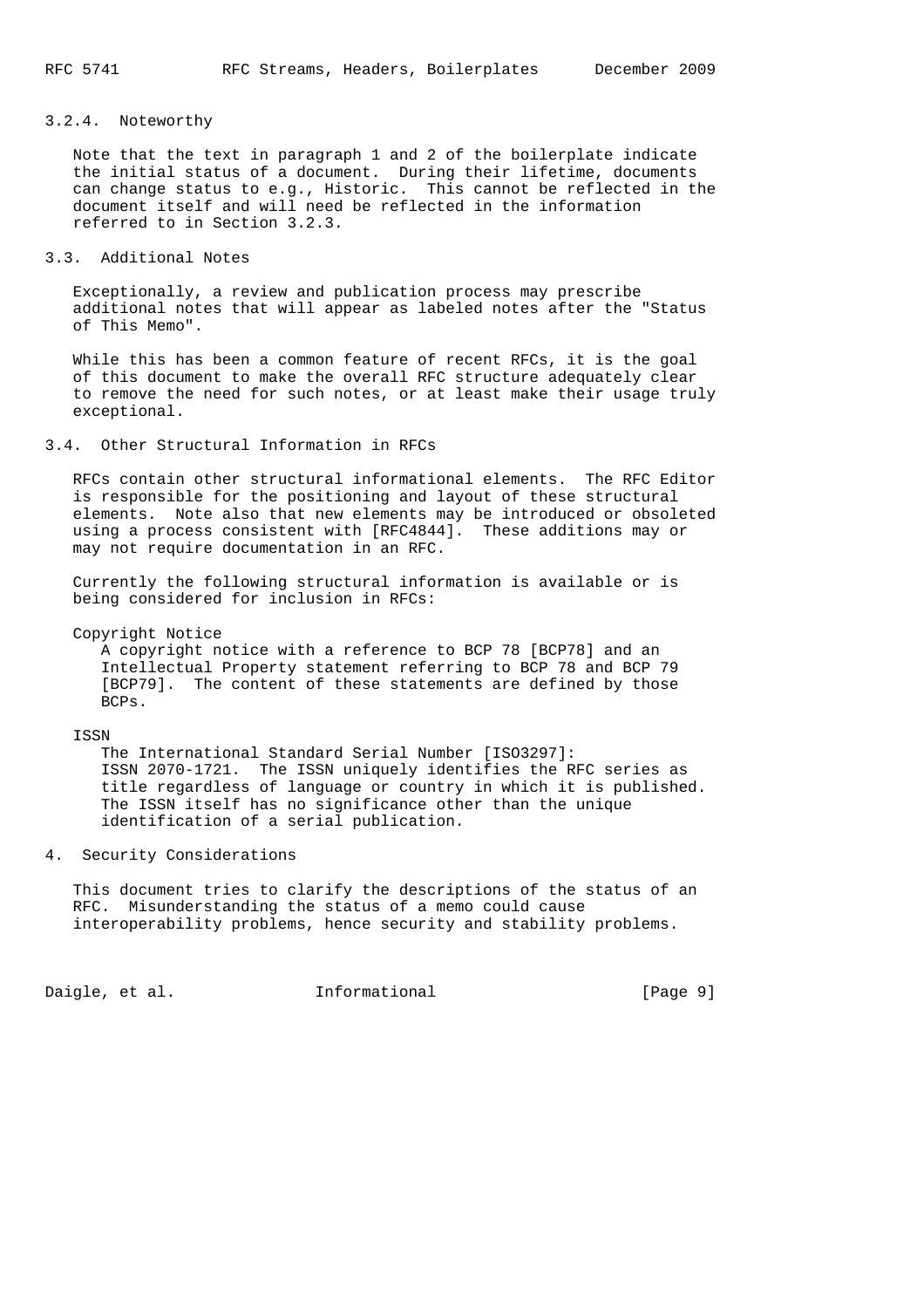#### 5. RFC Editor Considerations

 The RFC Editor is responsible for maintaining the consistency of the RFC series. To that end the RFC Editor maintains a style manual [RFC-style]. In this memo we mention a few explicit structural elements that the RFC Editor needs to maintain. The conventions for the content and use of all current and future elements are to be documented in the style manual.

 Adding a reference to the stream in the header of RFCs is only one method for clarifying from which stream an RFC originated. The RFC Editor is encouraged to add such indication in e.g., indices and interfaces.

### 6. References

- 6.1. Normative References
	- [RFC2026] Bradner, S., "The Internet Standards Process -- Revision 3", BCP 9, RFC 2026, October 1996.
	- [RFC5742] Alvestrand, H. and R. Housley, "IESG Procedures for Handling of Independent and IRTF Stream Submissions", BCP 92, RFC 5742, December 2009.

### 6.2. Informative References

| [ISO3297] | Technical Committee ISO/TC 46, Information and         |  |
|-----------|--------------------------------------------------------|--|
|           | documentation, Subcommittee SC 9, Identification and   |  |
|           | description., "Information and documentation -         |  |
|           | International standard serial number (ISSN)", 09 2007. |  |
|           |                                                        |  |

- [RFC0003] Crocker, S., "Documentation conventions", RFC 3, April 1969.
- [RFC1311] Postel, J., "Introduction to the STD Notes", RFC 1311, March 1992.
- [RFC1150] Malkin, G. and J. Reynolds, "FYI on FYI: Introduction to the FYI Notes", RFC 1150, March 1990.
- [RFC2223] Postel, J. and J. Reynolds, "Instructions to RFC Authors", RFC 2223, October 1997.
- [RFC2629] Rose, M., "Writing I-Ds and RFCs using XML", RFC 2629, June 1999.

Daigle, et al. 1nformational [Page 10]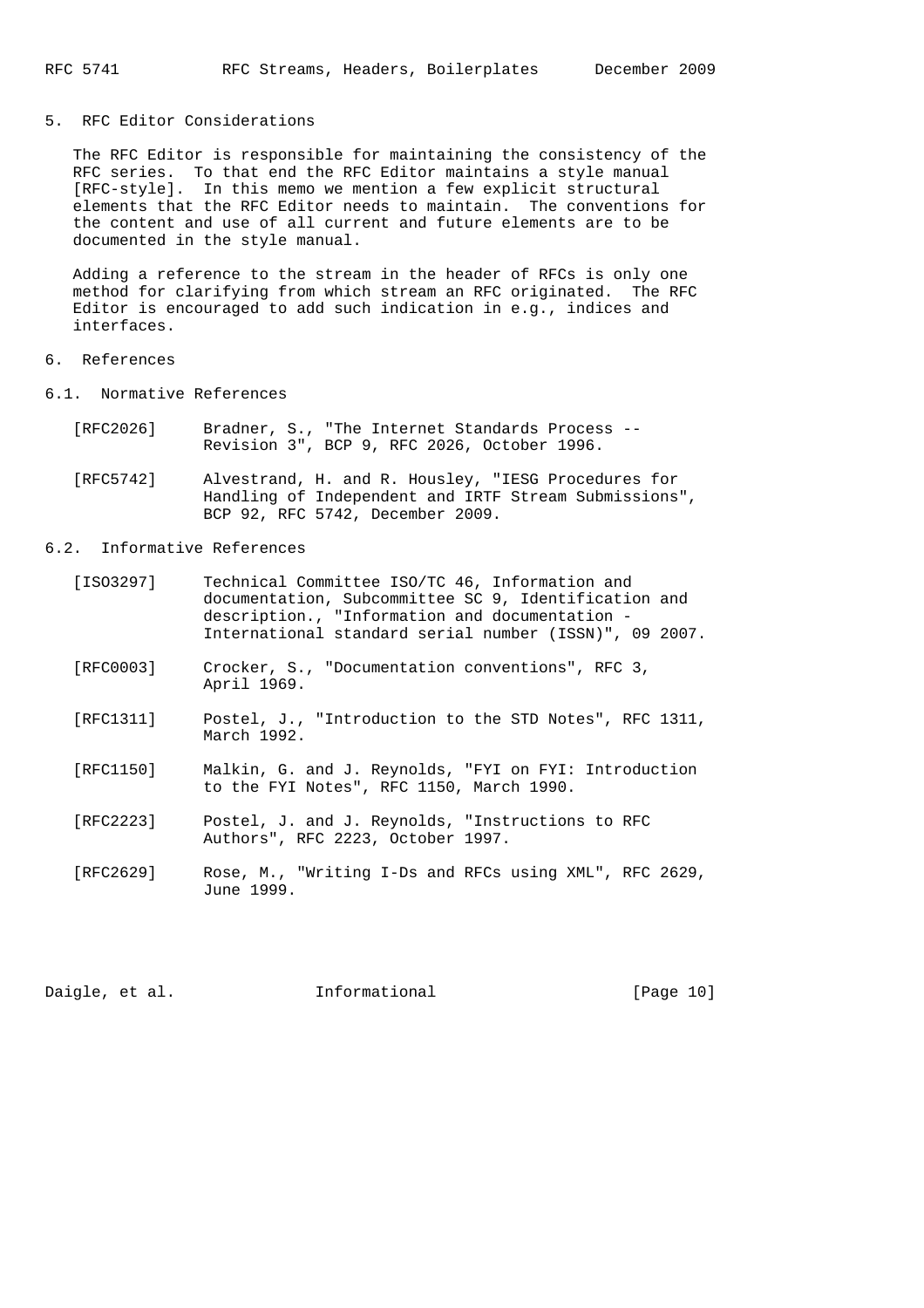RFC 5741 RFC Streams, Headers, Boilerplates December 2009

- [RFC4844] Daigle, L. and Internet Architecture Board, "The RFC Series and RFC Editor", RFC 4844, July 2007.
- [RFC5143] Malis, A., Brayley, J., Shirron, J., Martini, L., and S. Vogelsang, "Synchronous Optical Network/Synchronous Digital Hierarchy (SONET/SDH) Circuit Emulation Service over MPLS (CEM) Encapsulation", RFC 5143, February 2008.
- [RFC-ERRATA] Hagens, A., Ginoza, S., and R. Braden, "RFC Editor Proposal for Handling RFC Errata", Work in Progress, May 2008.
- [BCP78] Bradner, S., Ed. and J. Contreras, Ed., "Rights Contributors Provide to the IETF Trust", BCP 78, RFC 5378, November 2008.
- [BCP79] Bradner, S., Ed. and T. Narten, Ed., "Intellectual Property Rights in IETF Technology", BCP 79, RFC 3979, April 2007.

 Narten, T., "Clarification of the Third Party Disclosure Procedure in RFC 3979", BCP 79, RFC 4879, April 2007.

 [RFC-style] RFC Editor, "RFC Style Guide", <http://www.rfc-editor.org/styleguide.html>.

Daigle, et al. **Informational** [Page 11]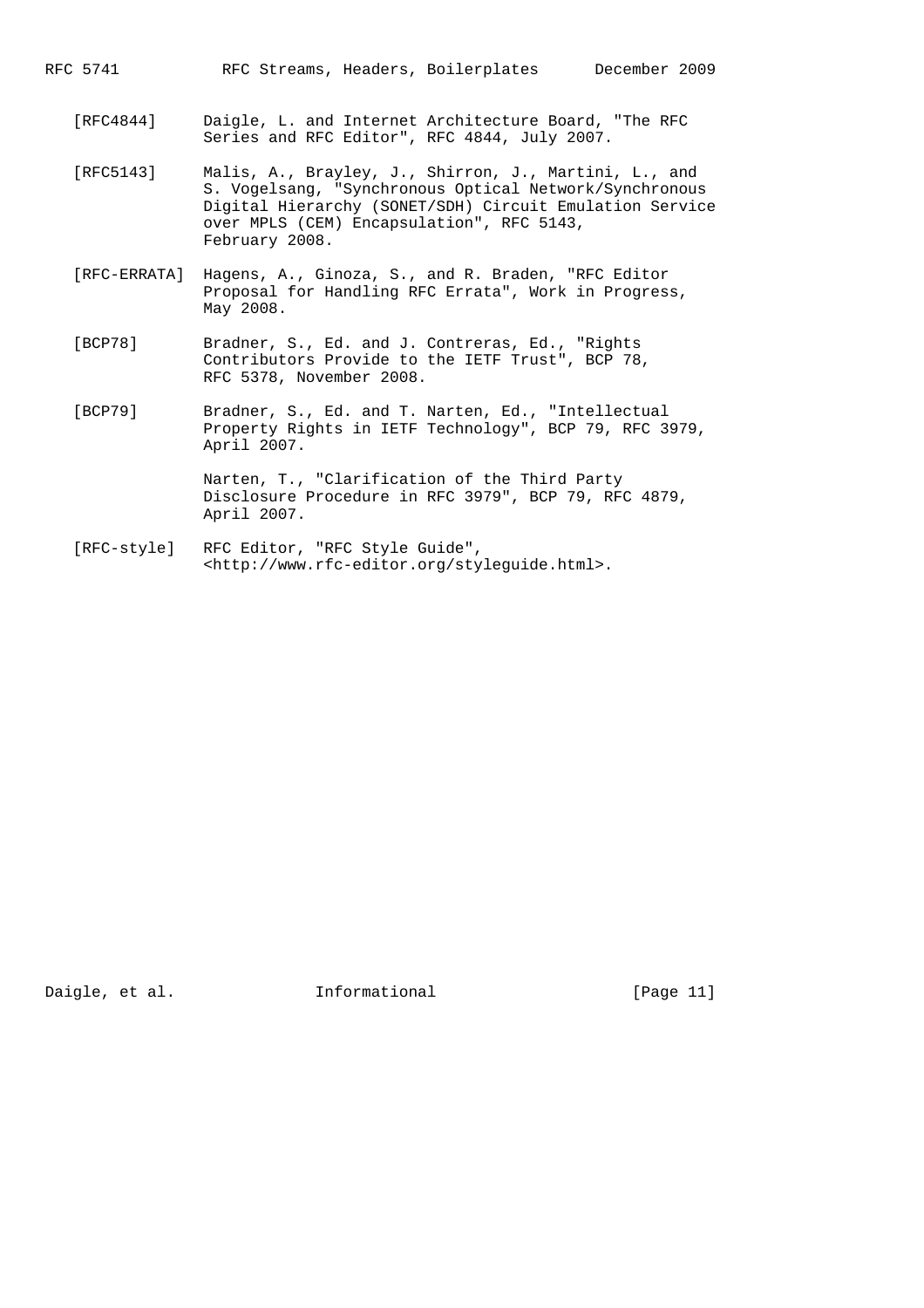Appendix A. Some Example 'Status of This Memo' Boilerplates

A.1. IETF Standards Track

 The boilerplate for a Standards Track document that (by definition) has been subject to an IETF consensus call.

------------------------------------------------------------------------

# Status of This Memo

This is an Internet Standards Track document.

 This document is a product of the Internet Engineering Task Force (IETF). It represents the consensus of the IETF community. It has received public review and has been approved for publication by the Internet Engineering Steering Group (IESG). Further information on Internet Standards is available in Section 2 of RFC 5741.

 Information about the current status of this document, any errata, and how to provide feedback on it may be obtained at http://www.rfc-editor.org/info/rfc<rfc-no>. ------------------------------------------------------------------------

A.2. IETF Experimental, with Consensus Call

 The boilerplate for an Experimental document that has been subject to an IETF consensus call.

------------------------------------------------------------------------

## Status of This Memo

 This document is not an Internet Standards Track specification; it is published for examination, experimental implementation, and evaluation.

 This document defines an Experimental Protocol for the Internet community. This document is a product of the Internet Engineering Task Force (IETF). It represents the consensus of the IETF community. It has received public review and has been approved for publication by the Internet Engineering Steering Group (IESG). Not all documents approved by the IESG are a candidate for any level of Internet Standard; see Section 2 of RFC 5741.

 Information about the current status of this document, any errata, and how to provide feedback on it may be obtained at http://www.rfc-editor.org/info/rfc<rfc-no>. ------------------------------------------------------------------------

Daigle, et al. 1nformational 1999 [Page 12]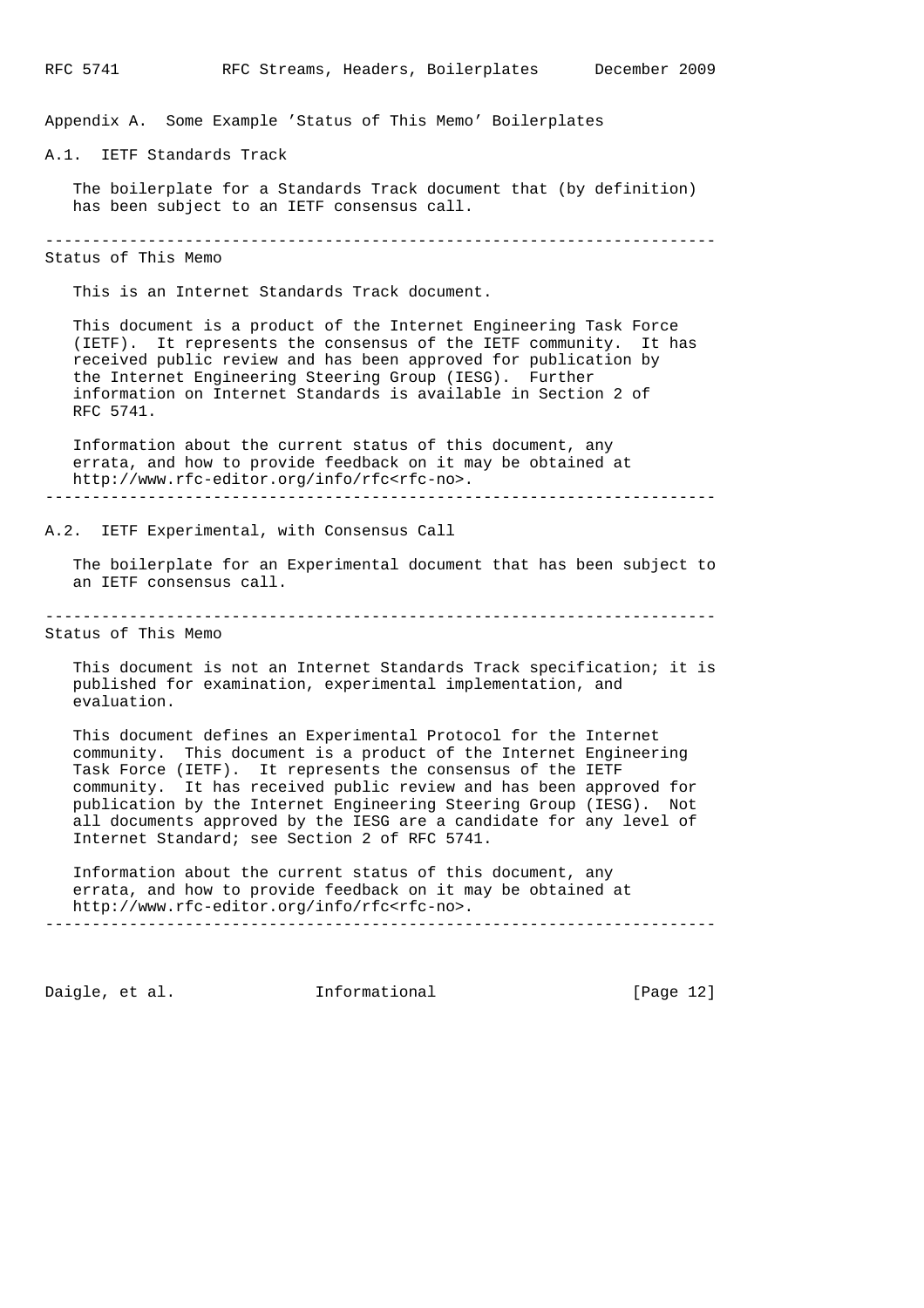### A.3. IETF Experimental, No Consensus Call

 The boilerplate for an Experimental document that not has been subject to an IETF consensus call.

------------------------------------------------------------------------

Status of This Memo

 This document is not an Internet Standards Track specification; it is published for examination, experimental implementation, and evaluation.

 This document defines an Experimental Protocol for the Internet community. This document is a product of the Internet Engineering Task Force (IETF). It has been approved for publication by the Internet Engineering Steering Group (IESG). Not all documents approved by the IESG are a candidate for any level of Internet Standard; see Section 2 of RFC 5741.

 Information about the current status of this document, any errata, and how to provide feedback on it may be obtained at http://www.rfc-editor.org/info/rfc<rfc-no>. ------------------------------------------------------------------------

#### A.4. IAB Informational

The boilerplate for an Informational IAB document.

------------------------------------------------------------------------ Status of This Memo

 This document is not an Internet Standards Track specification; it is published for informational purposes.

 This document is a product of the Internet Architecture Board (IAB) and represents information that the IAB has deemed valuable to provide for permanent record. Documents approved for publication by the IAB are not a candidate for any level of Internet Standard; see Section 2 of RFC 5741.

 Information about the current status of this document, any errata, and how to provide feedback on it may be obtained at http://www.rfc-editor.org/info/rfc<rfc-no>. ------------------------------------------------------------------------

Daigle, et al. 1nformational 1999 [Page 13]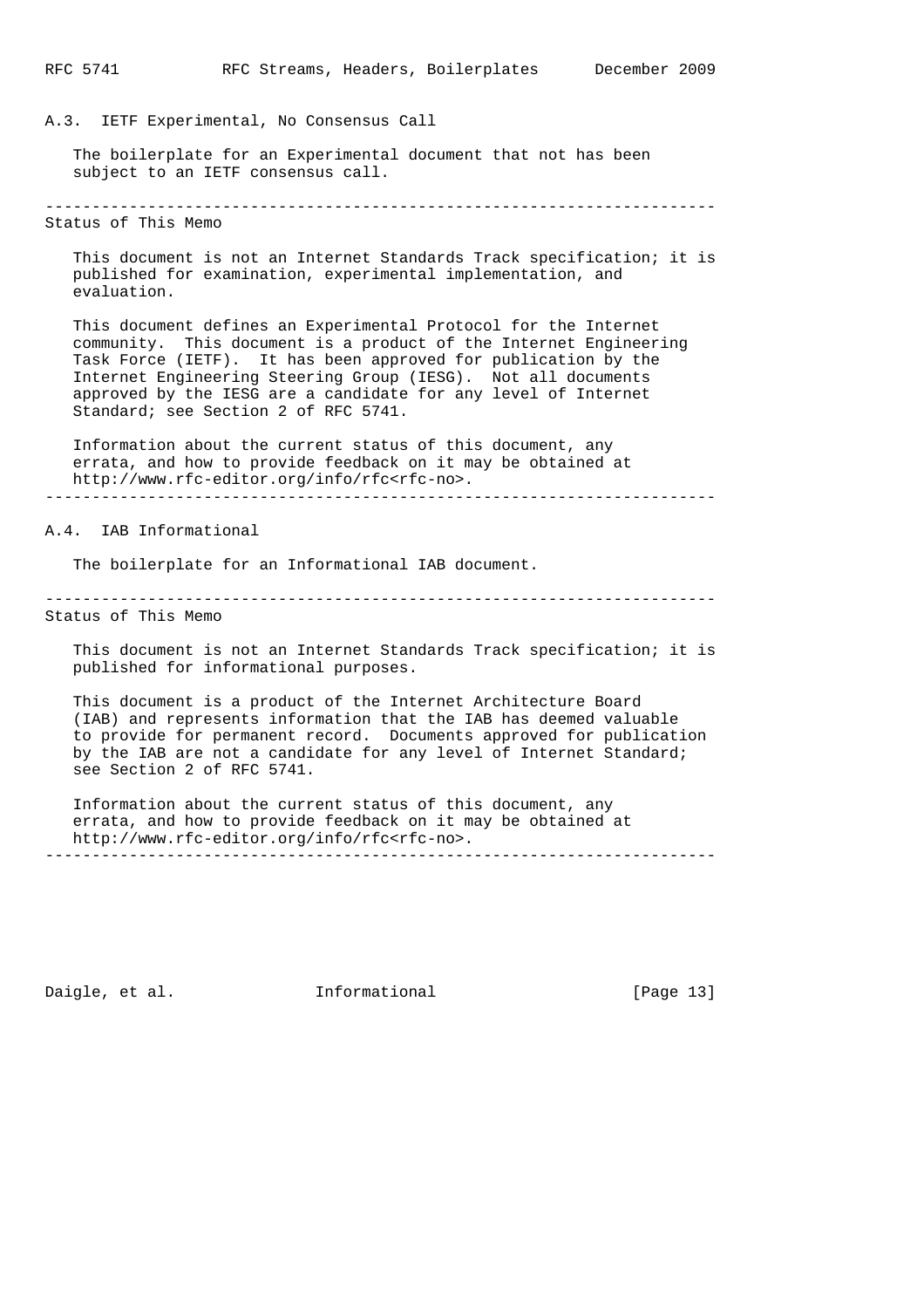#### A.5. IRTF Experimental, No Consensus Call

 The boilerplate for an Experimental document that has been produced by the IRTF and for which there was no RG consensus. This variation is the most verbose boilerplate in the current set.

------------------------------------------------------------------------

Status of This Memo

 This document is not an Internet Standards Track specification; it is published for examination, experimental implementation, and evaluation.

 This document defines an Experimental Protocol for the Internet community. This document is a product of the Internet Research Task Force (IRTF). The IRTF publishes the results of Internet-related research and development activities. These results might not be suitable for deployment. This RFC represents the individual opinion(s) of one or more members of the <insert\_name> Research Group of the Internet Research Task Force (IRTF). Documents approved for publication by the IRSG are not a candidate for any level of Internet Standard; see Section 2 of RFC 5741.

 Information about the current status of this document, any errata, and how to provide feedback on it may be obtained at http://www.rfc-editor.org/info/rfc<rfc-no>. ------------------------------------------------------------------------

Daigle, et al. 1nformational [Page 14]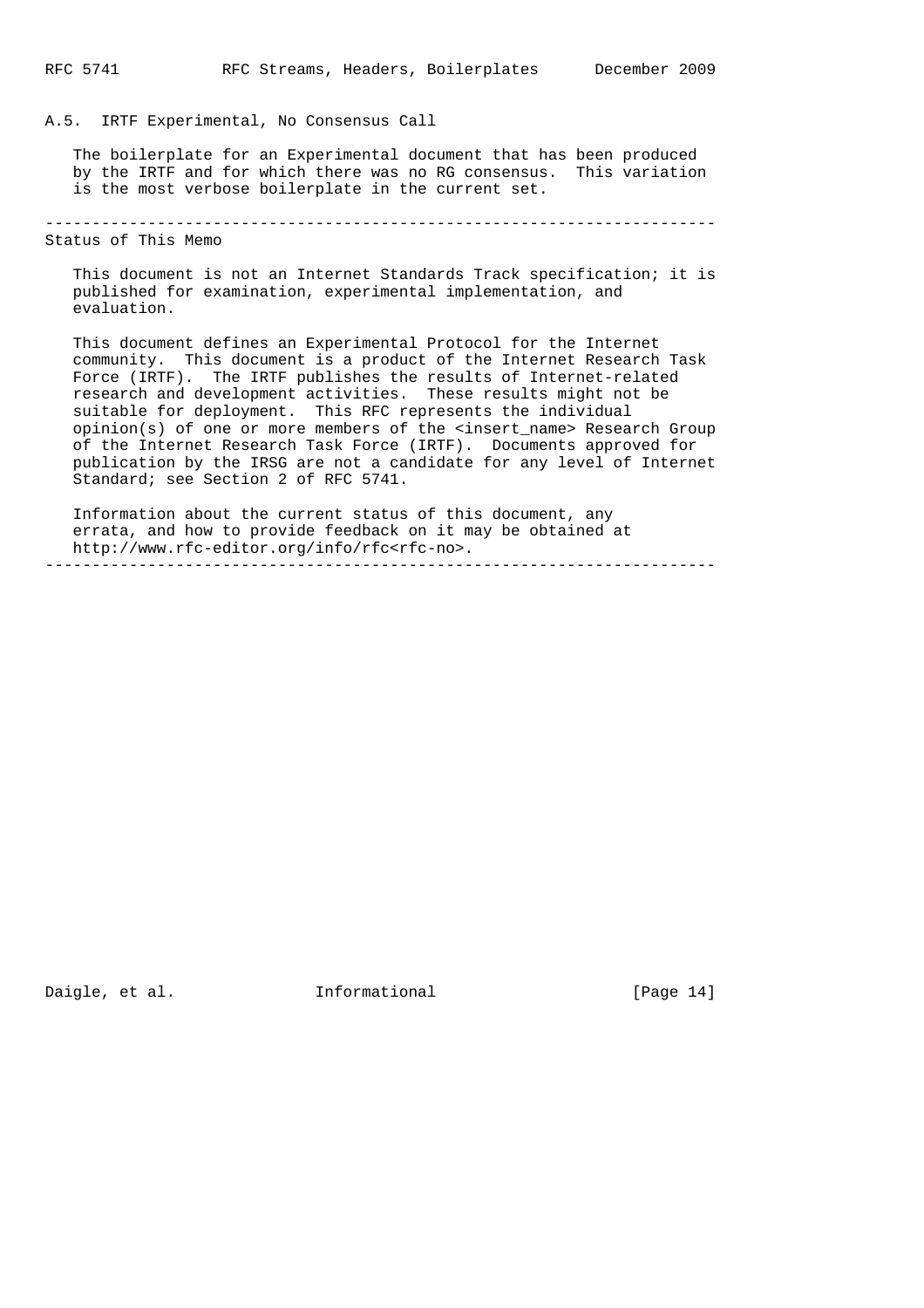#### A.6. Independent Submission Informational

 The boilerplate for an Informational document that has been produced by the Independent Submission stream.

------------------------------------------------------------------------

Status of This Memo

 This document is not an Internet Standards Track specification; it is published for informational purposes.

 This is a contribution to the RFC Series, independently of any other RFC stream. The RFC Editor has chosen to publish this document at its discretion and makes no statement about its value for implementation or deployment. Documents approved for publication by the RFC Editor are not a candidate for any level of Internet Standard; see Section 2 of RFC 5741.

 Information about the current status of this document, any errata, and how to provide feedback on it may be obtained at http://www.rfc-editor.org/info/rfc<rfc-no>. ------------------------------------------------------------------------

### Appendix B. IAB Members at Time of Approval

 The IAB members at the time this memo was approved were (in alphabetical order): Loa Andersson, Gonzalo Camarillo, Stuart Cheshire, Russ Housley, Olaf Kolkman, Gregory Lebovitz, Barry Leiba, Kurtis Lindqvist, Andrew Malis, Danny McPherson, David Oran, Dave Thaler, and Lixia Zhang. In addition, the IAB included two ex-officio members: Dow Street, who was serving as the IAB Executive Director, and Aaron Falk, who was serving as the IRTF Chair.

Appendix C. Acknowledgements

 Thanks to Bob Braden, Brian Carpenter, Steve Crocker, Sandy Ginoza, and John Klensin who provided background information and inspiration.

 Various people have made suggestions that improved the document. Among them are: Lars Eggert, Alfred Hoenes, and Joe Touch.

This document was produced using the xml2rfc tool [RFC2629].

Daigle, et al. 1nformational [Page 15]